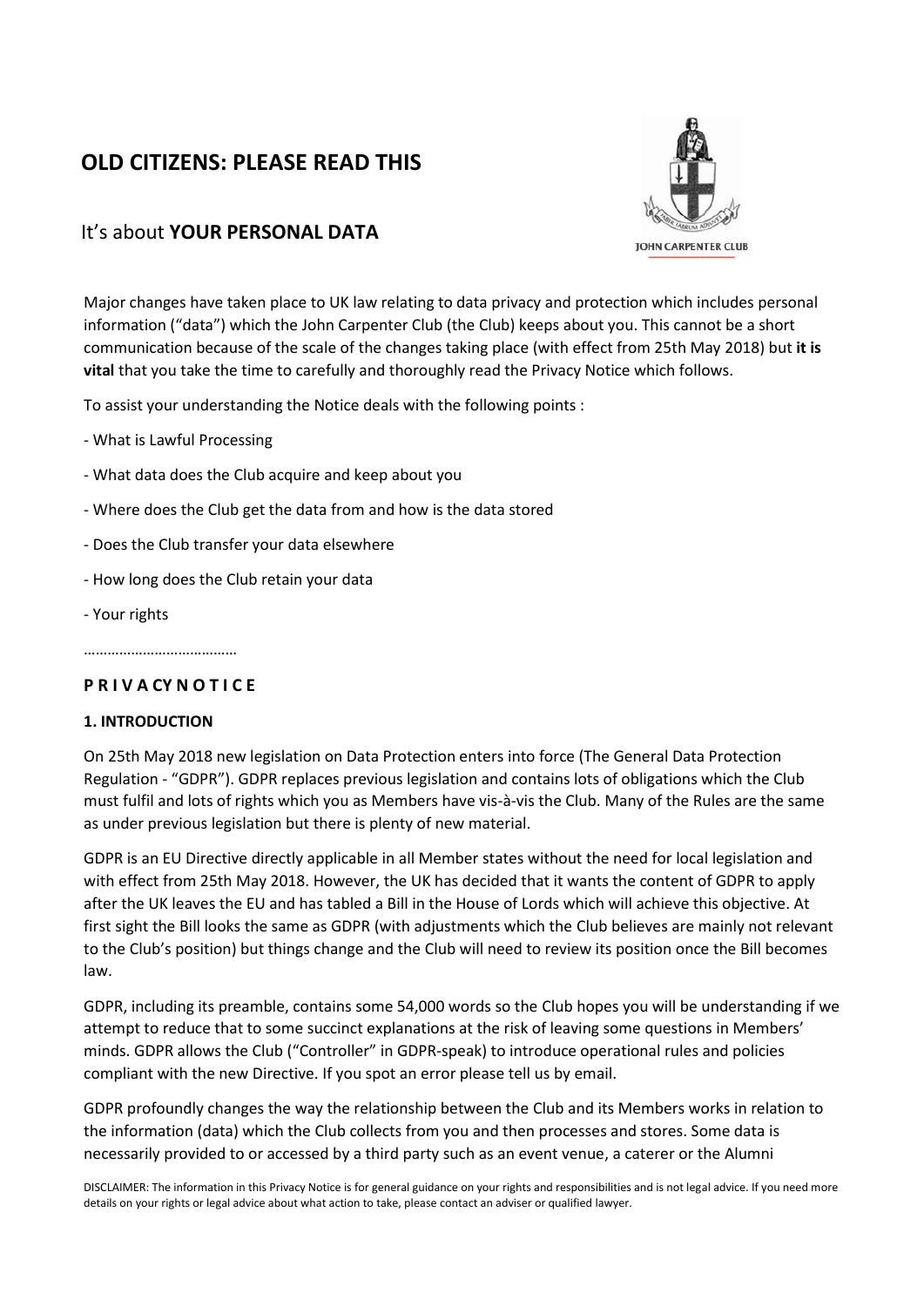Relationship Officer at the School. Most of the law is mandatory but where there are options this notice will identify and explain the option the Club is using. Many of the terms are rather technical but we need to use specific terms in order to say exactly what GDPR stipulates. The Club's first task is to be a lawful processor of your data.

## **2. LAWFUL PROCESSING**

Membership of the Club is a form of contract where Members pay a subscription or provide us with contact details in return for which Members receive benefits and services provided by the Club. The Club asserts that it is a lawful processor by virtue of this relationship and does not need to obtain specific consent to process data. The Club also considers it is exempted from any obligation to appoint a Data Protection Officer (DPO) but it does accept the obligation to carry out processing in ways which are lawful, fair and transparent. The Club may be required to appoint a designated DPO by the UK legislation.

## **3. TYPES OF DATA COLLECTED AND STORED**

The Club is committed to recording accurate personal data which primarily consists of the information you or the School have provided as well as the banking information on any Standing Order form.

The Club does not collect sensitive personal data such as genetic, biometric or health data. Nor does it collect information on race, ethnicity, religion, political persuasion, or sexual orientation. Such sensitive data is known in GDPR as *special category data*.

The Club may use your data to enhance your experience of Club Membership by recording your personal preferences, interests and geographical location.

The Club may verify the information supplied but does not seek additional information when considering membership. If information is published (i.e. in the public domain) about a Member, e.g. personal, professional or civic honour, award, achievement, etc the Club is likely to add such information to your Member record.

The Club keeps a central store of Members' personal data in its membership database.

In the event of there being a data breach the Club undertakes to inform you (as well as any relevant authority) not later than 1 month of the Club becoming aware of the breach. The Club does not believe that the data it holds give rise to any need to report a breach to the Information Commissioner within 72 hours but it is conscious of the possible need to do so. Paper records are also held securely.

## **4. TRANSFER AND SHARING OF DATA**

The Alumni Relationship Officer and the Alumni Communications Officer (which includes any assistant) are the principal processors of your data. The Club's Officers may also wish to look at Member data from time to time.

The Club will not be able to release to a member personal data about another member, even a telephone number or email address, without your permission.

When you attend functions or events organised by the Club or the School the venue may, for security and practical reasons, want a list of names and a caterer will want a list of any special dietary requirements.

The Club does not knowingly transfer your data outside the EU and requires all its suppliers not to make such transfers. The ultimate location of computer servers can make this apparently simple commitment difficult to enforce.